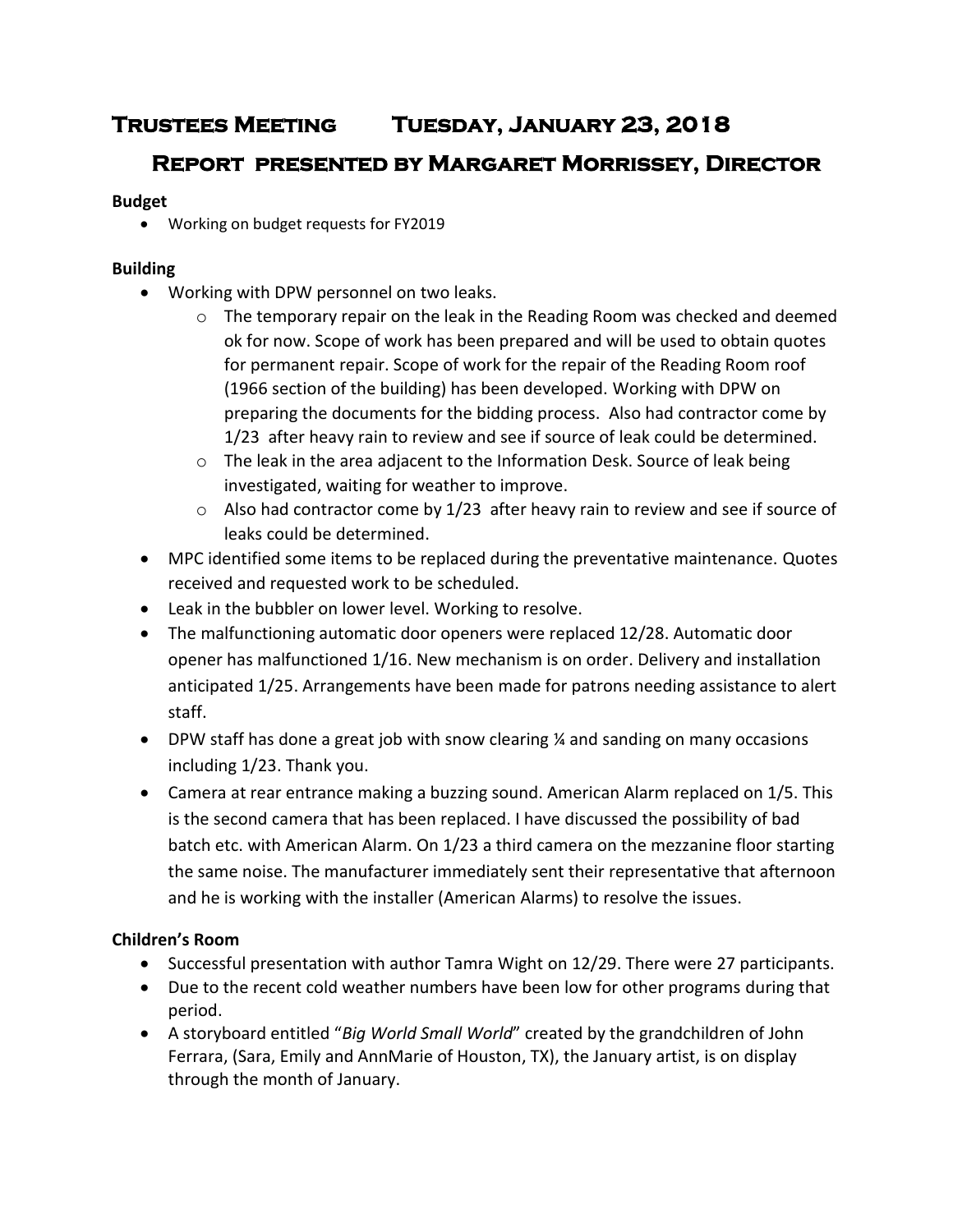• The monthly Saturday event focused on brain teaser puzzles and there was a good turn out.

#### **Collection Development**

- The following areas of the collection have been completed DVDs, Audio Books Early Readers, Board Books, Music, DS Games.
- Staff is checking the letters "Wah" in the picture book collection.

#### **Fines for Late Material**

- Discussion nationally and locally about collecting fines and its effectiveness. Joshua Hyde Library in Sturbridge has abolished fines altogether, since January 1, 2018.
- Charlton has elected to have one day per week that is fine-free.

#### **Friends of JEL**

- Preparing for the annual Book Sale end of March.
- Requests for funding of Summer Reading Program and other presentations during the year is being prepared for submission to the Friends.

#### **Grants/Donations**

- MIIA grant application for additional cameras on the building was not successful.
- Notified by the Southbridge Cultural Council that 11 grant applications for presenters at JEL have been approved. The total award is \$4,980. The LCC grant program is a significant sponsor of programs at JEL.

#### **Long Range Plan**

• Staff is reviewing the plan and preparing an implementation strategy.

#### **Media**

- Receiving good responses to our frequent Facebook postings.
- *Southbridge Evening News* reporter Sarah Champagne has covered many of our events.
- The new online *Citizen Chronicle* correspondents have covered many events as well.
- *SCTV* has processed and uploaded some new programs recorded by library staff on You Tube.

#### **Meetings/Outreach**

 Attended the CHNA5 (Community Health Network Area5) meeting 1/19. The topic for the meeting was depression and mental health and a panel presentation was given. The member agencies were previously surveyed and mental health was overwhelmingly identified as the issue all agencies are dealing with. There was a brief discussion on how to quantify the number of new residents who have come to Southbridge that were displaced by Hurricane Maria from Puerto Rico.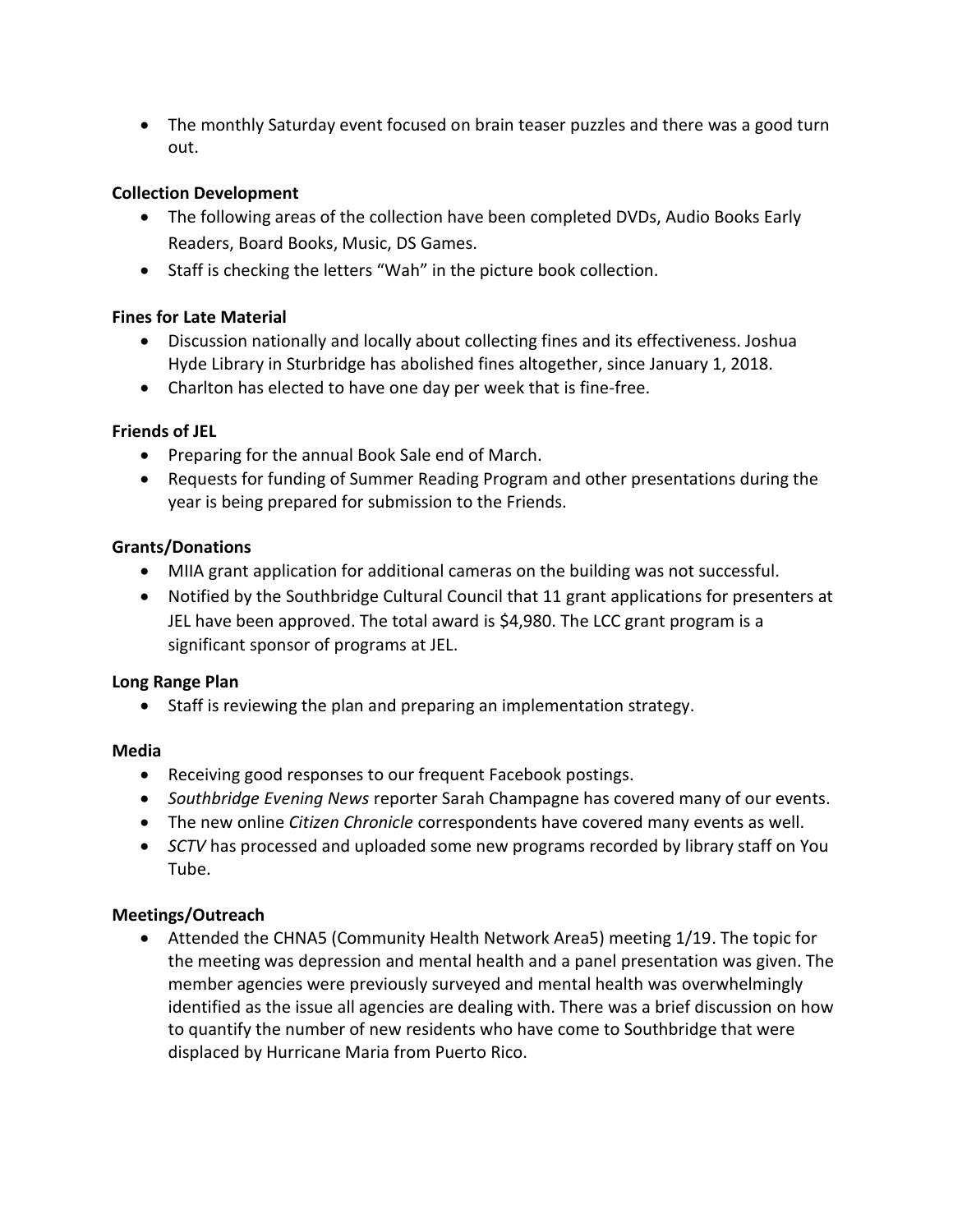#### **Programs**

- Book club did not meet in January.
- John Ferrara's artwork is on display for the month of January. Opening reception held on 1/11 due to the snow. We had a great turnout for the opening, which received coverage from *The Citizen Chronicle* and *Southbridge Evening News*
- Library Box Office movie on 1/11 was *Baby Driver*.
- *The Doolin Boys* performed A Celtic Christmas, a holiday concert on Thursday, 12/21. This was a Cultural Council-sponsored program, and we had a great turnout with about 40 in attendance.
- Author James Glickman presented a book talk on Crossing Point his recent historical novel. Professor Glickman is on the faculty at Community College Rhode Island.

#### **Safety and Security**

- One person reported she fell in the driveway and DPW responded immediately to sand the section of the parking lot in question 1/23.
- Nip bottle found in bathroom 1/8, beer bottle 1/12 and four nips 1/16.
- $\bullet$  Staff was faced with a dilemma again when closing building on 1/3. A student had not been picked up and had previously been in the same situation 11/15/2017. Having called parent and grandparent we were out of options and had the police come here and take care of the student. There was a similar situation with an older child and I had waited with her (for 30 minutes) and have spoken with her mother and provided some alternative suggestions so the student is not waiting outdoor in cold temperatures.
- Concern for patron when staff were unable to wake her. Called Police Department. Officer Bergeron responded and EMTs followed up to check
- Police Department called to assist with patron who was uncooperative 12/20.
- Walk through by police officers 12/27, 12/28.

#### **School Department**

 Had a brief discussion with the Director of Family and Community Engagement regarding outreach opportunities. I will be visiting the administration building to meet with the registration staff there.

#### **Tax Abatement Personnel**

• The library has been notified that there will be 5 personnel through this program in 2018. Ted Bartlett, Gaye Roberts, Virginia Rutcheo, Larry Day will return and Linda DiBonaventura will begin her first time. Staff is pleased to have this additional assistance to retrieve materials in a timely manner for Interlibrary Loan and work on some special projects.

#### **Tax Season**

 Tax forms arrived from the DOR. Forms have been ordered from the IRS but have yet to arrive. A much smaller number of forms has been delivered. The DOR has announced it